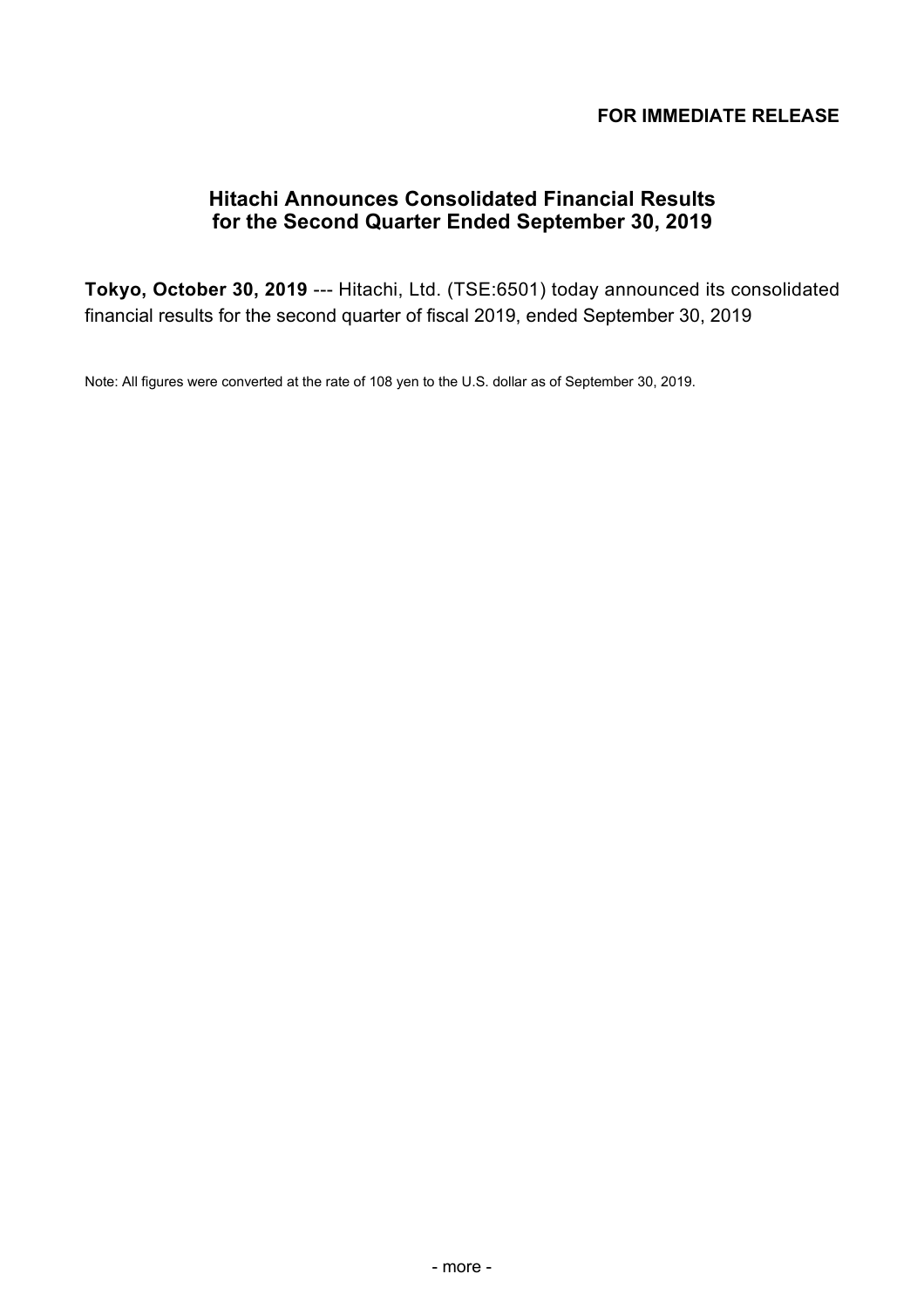#### **Summary**

|                                                                     | Six months ended September 30 |                   |         |                            |
|---------------------------------------------------------------------|-------------------------------|-------------------|---------|----------------------------|
|                                                                     |                               | Yen<br>(billions) | (B)/(A) | U.S. Dollars<br>(millions) |
|                                                                     | 2018(A)                       | 2019(B)           | (% )    | 2019                       |
| 1. Revenues                                                         | 4,491.8                       | 4,221.3           | 94      | 39,086                     |
| 2. Adjusted operating income                                        | 344.5                         | 297.2             | 86      | 2,752                      |
| 3. EBIT<br>(Earnings before interest and taxes)                     | 352.3                         | 290.5             | 82      | 2,690                      |
| 4. Income from continuing operations,<br>before income taxes        | 352.9                         | 288.9             | 82      | 2,676                      |
| 5. Net income                                                       | 256.1                         | 197.5             | 77      | 1,829                      |
| 6. Net income attributable to<br>Hitachi, Ltd. stockholders         | 192.9                         | 189.2             | 98      | 1,753                      |
| 7. Earnings per share attributable to<br>Hitachi, Ltd. stockholders | (Yen)                         | (Yen)             |         | (U.S.Dollars)              |
| <b>Basic</b>                                                        | 199.86                        | 196.02            | 98      | 1.82                       |
| <b>Diluted</b>                                                      | 199.69                        | 195.77            | 98      | 1.81                       |

Notes: 1. The Company's consolidated financial statements are prepared based on IFRS.

2. "Adjusted operating income" is presented as revenues less cost of sales as well as selling, general and administrative expenses.

3. "EBIT" is presented as income from continuing operations, before income taxes less interest income plus interest charges.

4. The figures are for 793 consolidated subsidiaries and 444 equity-method associates and joint ventures.

5. A part of the thermal power generation systems business is classified as discontinued operations in accordance with the provision of IFRS 5, "Non-current Assets Held for Sale and Discontinued Operations," which was not transferred to Mitsubishi Hitachi Power Systems, Ltd. for the business integration in the thermal power generation systems with Mitsubishi Heavy Industries, Ltd. The results of the discontinued operations are reported separately from continuing operations.

6. On October 1, 2018, the Company completed the share consolidation of every five shares into one share for its common stock. The figures for basic and diluted earnings per share attributable to Hitachi, Ltd. stockholders are calculated on the assumption that the Company conducted this consolidation at the beginning of fiscal 2018.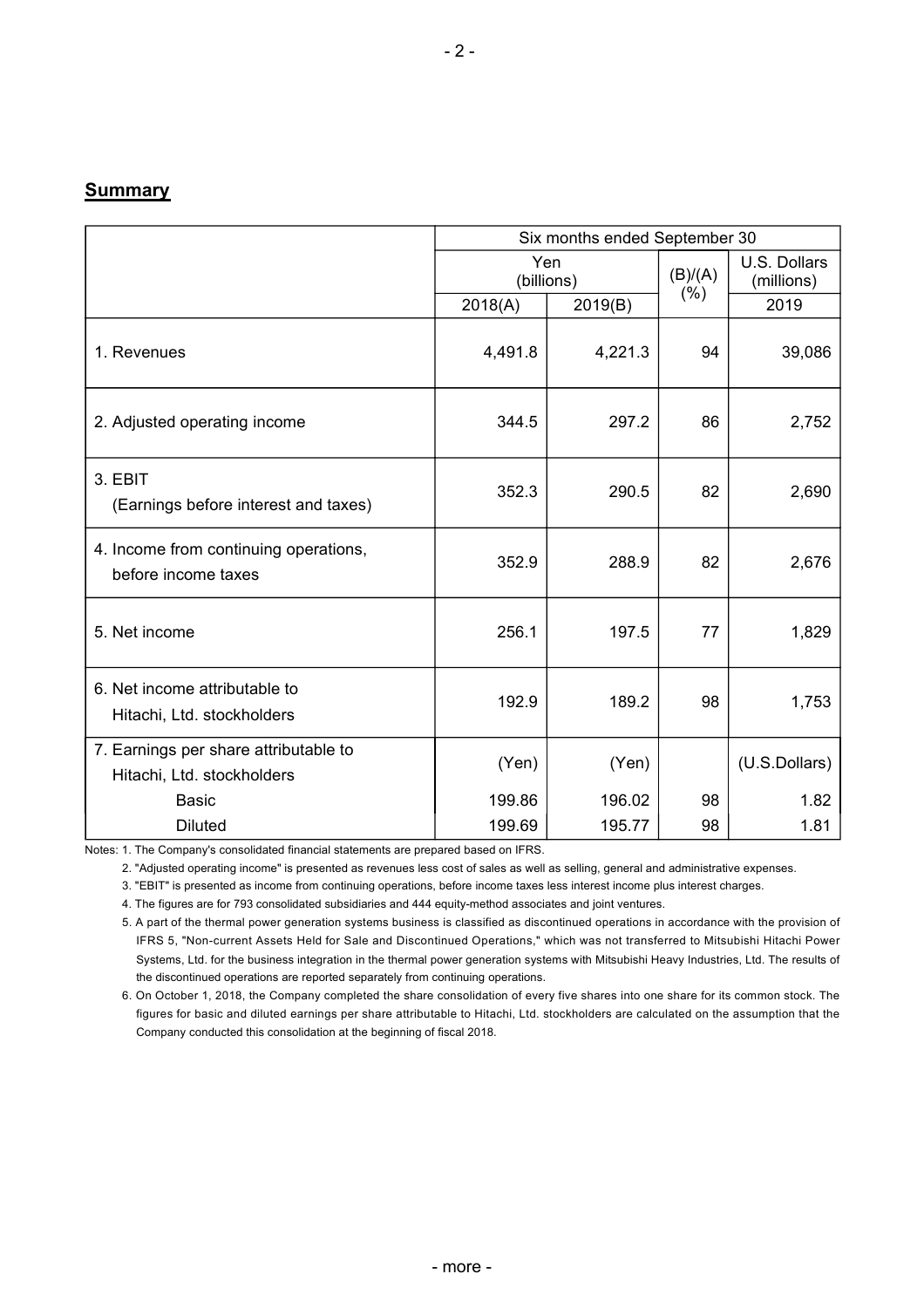| <b>Condensed Quarterly Consolidated Statement of Profit or Loss</b> |
|---------------------------------------------------------------------|
|---------------------------------------------------------------------|

|                                                              | Six months ended September 30 |             |         |              |  |
|--------------------------------------------------------------|-------------------------------|-------------|---------|--------------|--|
|                                                              | Yen                           |             | (B)/(A) | U.S. Dollars |  |
|                                                              | (millions)                    |             | (% )    | (millions)   |  |
|                                                              | 2018(A)                       | 2019(B)     |         | 2019         |  |
| Revenues                                                     | 4,491,834                     | 4,221,327   | 94      | 39,086       |  |
| Cost of sales                                                | (3,279,482)                   | (3,074,791) | 94      | (28, 470)    |  |
| Gross profit                                                 | 1,212,352                     | 1,146,536   | 95      | 10,616       |  |
| Selling, general and administrative expenses                 | (867, 762)                    | (849, 333)  | 98      | (7, 864)     |  |
| Adjusted operating income                                    | 344,590                       | 297,203     | 86      | 2,752        |  |
| Other income                                                 | 38,218                        | 38,156      | 100     | 353          |  |
| Other expenses                                               | (46, 972)                     | (75, 904)   | 162     | (703)        |  |
| Financial income                                             | 14,484                        | 4,920       | 34      | 46           |  |
| <b>Financial expenses</b>                                    | (1, 152)                      | (1, 364)    | 118     | (13)         |  |
| Share of profits (losses) of investments accounted for using | 3,166                         | 27,506      | 869     | 255          |  |
| the equity method                                            |                               |             |         |              |  |
| EBIT (Earnings before interest and taxes)                    | 352,334                       | 290,517     | 82      | 2,690        |  |
| Interest income                                              | 10,238                        | 10,397      | 102     | 96           |  |
| Interest charges                                             | (9,652)                       | (11, 938)   | 124     | (111)        |  |
| Income from continuing operations, before income taxes       | 352,920                       | 288,976     | 82      | 2.676        |  |
| Income taxes                                                 | (92, 751)                     | (90, 646)   | 98      | (839)        |  |
| Income from continuing operations                            | 260,169                       | 198,330     | 76      | 1,836        |  |
| Loss from discontinued operations                            | (4,003)                       | (796)       | 20      | (7)          |  |
| Net income                                                   | 256,166                       | 197,534     | 77      | 1,829        |  |
| Net income attributable to:                                  |                               |             |         |              |  |
| Hitachi, Ltd. stockholders                                   | 192,995                       | 189,293     | 98      | 1,753        |  |
| Non-controlling interests                                    | 63,171                        | 8,241       | 13      | 76           |  |
| Earnings per share from continuing operations,               |                               |             |         |              |  |
| attributable to Hitachi, Ltd. stockholders                   |                               | Yen         |         | U.S.Dollars  |  |
| <b>Basic</b>                                                 | 204.01                        | 196.84      | 96      | 1.82         |  |
| <b>Diluted</b>                                               | 203.83                        | 196.60      | 96      | 1.82         |  |
| Earnings per share attributable to Hitachi, Ltd.             |                               |             |         |              |  |
| stockholders                                                 |                               | Yen         |         | U.S.Dollars  |  |
| Basic                                                        | 199.86                        | 196.02      | 98      | 1.82         |  |
| <b>Diluted</b>                                               | 199.69                        | 195.77      | 98      | 1.81         |  |
|                                                              |                               |             |         |              |  |

Note: On October 1, 2018, the Company completed the share consolidation of every five shares into one share for its common stock. The figures for basic and diluted earnings per share attributable to Hitachi, Ltd. stockholders are calculated on the assumption that the Company conducted this consolidation at the beginning of fiscal 2018.

#### **Condensed Quarterly Consolidated Statement of Comprehensive Income**

|                                                                       | Six months ended September 30 |            |         |              |  |
|-----------------------------------------------------------------------|-------------------------------|------------|---------|--------------|--|
|                                                                       | Yen                           |            |         | U.S. Dollars |  |
|                                                                       | (millions)                    |            | (B)/(A) | (millions)   |  |
|                                                                       | 2018 (A)                      | 2019 (B)   | (% )    | 2019         |  |
| Net income                                                            | 256,166                       | 197,534    | 77      | 1,829        |  |
| Other comprehensive income (OCI)                                      |                               |            |         |              |  |
| Items not to be reclassified into net income                          |                               |            |         |              |  |
| Net changes in financial assets measured at<br>fair value through OCI | (23, 750)                     | 20,049     |         | 186          |  |
| Remeasurements of defined benefit plans                               |                               |            |         |              |  |
| Share of OCI of investments accounted for<br>using the equity method  | 421                           | 133        | 32      |              |  |
| Total items not to be reclassified into net income                    | (23, 329)                     | 20,182     |         | 187          |  |
| Items that can be reclassified into net income                        |                               |            |         |              |  |
| Foreign currency translation adjustments                              | 34.388                        | (96, 172)  |         | (890)        |  |
| Net changes in cash flow hedges                                       | (3,231)                       | 4,645      |         | 43           |  |
| Share of OCI of investments accounted for<br>using the equity method  | 10,642                        | (16, 972)  |         | (157)        |  |
| Total items that can be reclassified into net income                  | 41,799                        | (108, 499) |         | (1,005)      |  |
| Other comprehensive income (OCI)                                      | 18,470                        | (88, 317)  |         | (818)        |  |
| Comprehensive income                                                  | 274.636                       | 109,217    | 40      | 1,011        |  |
| Comprehensive income attributable to:                                 |                               |            |         |              |  |
| Hitachi, Ltd. stockholders                                            | 204,468                       | 131,271    | 64      | 1,215        |  |
| Non-controlling interests                                             | 70,168                        | (22, 054)  |         | (204)        |  |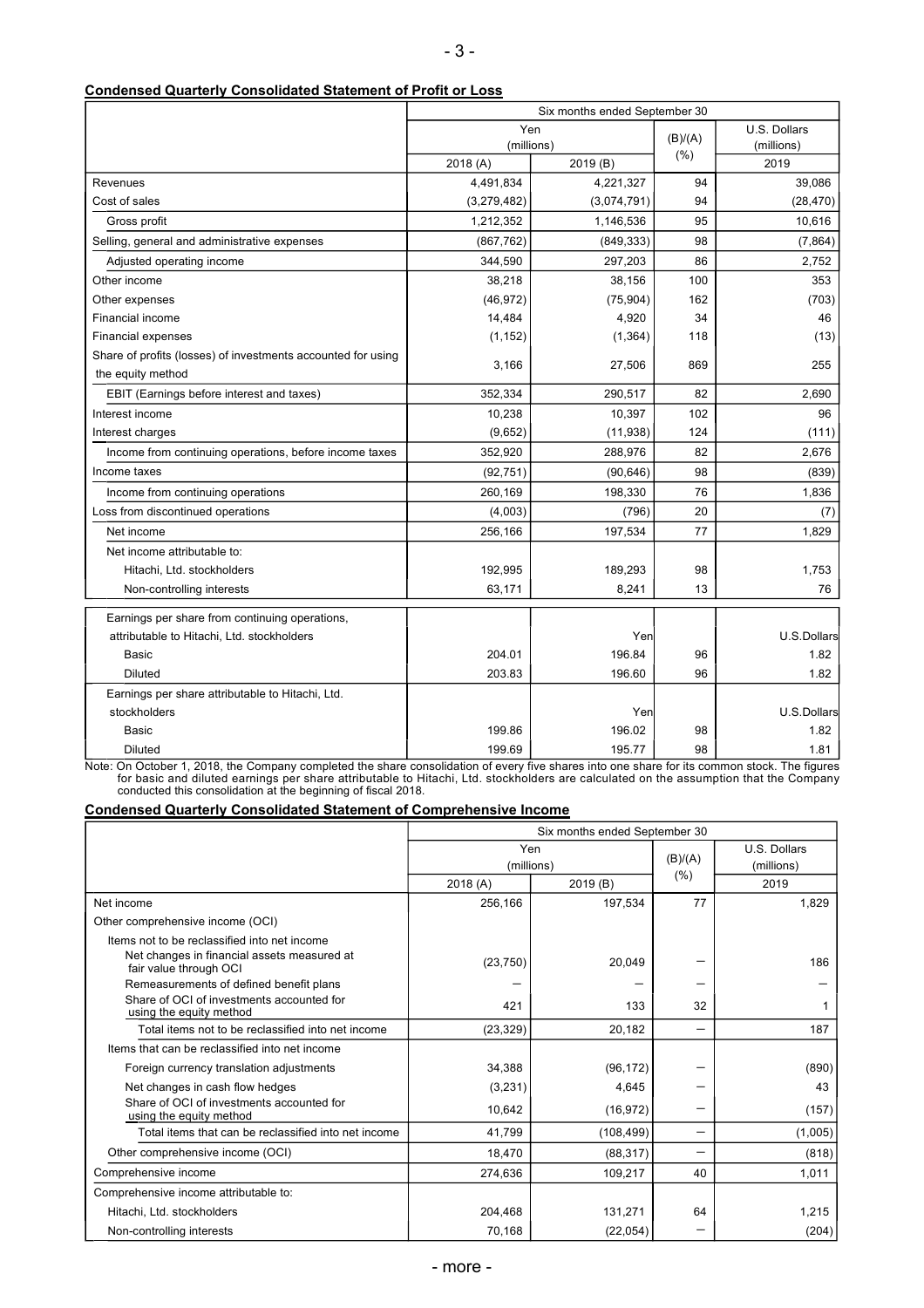|  |  | <b>Condensed Quarterly Consolidated Statement of Financial Position</b> |
|--|--|-------------------------------------------------------------------------|
|  |  |                                                                         |

|                                                      |                            | Yen                            |            | U.S. Dollars                |
|------------------------------------------------------|----------------------------|--------------------------------|------------|-----------------------------|
|                                                      |                            | (millions)                     | $(B)-(A)$  | (millions)                  |
|                                                      | As of March 31.<br>2019(A) | As of September 30<br>2019 (B) |            | As of September 30,<br>2019 |
| Assets                                               |                            |                                |            |                             |
| <b>Current assets</b>                                |                            |                                |            |                             |
| Cash and cash equivalents                            | 807,593                    | 841,702                        | 34,109     | 7,794                       |
| Trade receivables and contract assets                | 2,399,933                  | 2,156,742                      | (243, 191) | 19,970                      |
| Inventories                                          | 1,356,762                  | 1,481,539                      | 124,777    | 13,718                      |
| Investments in securities and other financial assets | 284,267                    | 275,520                        | (8,747)    | 2,551                       |
| Other current assets                                 | 187,238                    | 222,275                        | 35,037     | 2,058                       |
| <b>Total Current assets</b>                          | 5,035,793                  | 4,977,778                      | (58, 015)  | 46,091                      |
| Non-current assets                                   |                            |                                |            |                             |
| Investments accounted for using the equity method    | 724,461                    | 767,166                        | 42,705     | 7,103                       |
| Investments in securities and other financial assets | 568,349                    | 548,025                        | (20, 324)  | 5,074                       |
| Property, plant and equipment                        | 1,956,685                  | 2,144,037                      | 187,352    | 19,852                      |
| Intangible assets                                    | 960,016                    | 911,983                        | (48,033)   | 8,444                       |
| Other non-current assets                             | 381,288                    | 370,607                        | (10,681)   | 3,432                       |
| <b>Total Non-current assets</b>                      | 4,590,799                  | 4,741,818                      | 151,019    | 43,906                      |
| <b>Total Assets</b>                                  | 9,626,592                  | 9,719,596                      | 93,004     | 89,996                      |
|                                                      |                            |                                |            |                             |
| Liabilities                                          |                            |                                |            |                             |
| <b>Current liabilities</b>                           |                            |                                |            |                             |
| Short-term debt                                      | 111,031                    | 340,828                        | 229.797    | 3,156                       |
| Current portion of long-term debt                    | 185,250                    | 206,430                        | 21,180     | 1,911                       |
| Other financial liabilities                          | 257,792                    | 193,783                        | (64,009)   | 1,794                       |
| Trade payables                                       | 1,406,012                  | 1,226,922                      | (179,090)  | 11,360                      |
| Accrued expenses                                     | 653,676                    | 585,272                        | (68, 404)  | 5,419                       |
| <b>Contract liabilities</b>                          | 553,510                    | 605,010                        | 51,500     | 5,602                       |
| Other current liabilities                            | 438,289                    | 411,997                        | (26, 292)  | 3,815                       |
| <b>Total Current liabilities</b>                     | 3,605,560                  | 3,570,242                      | (35, 318)  | 33,058                      |
| Non-current liabilities                              |                            |                                |            |                             |
| Long-term debt                                       | 708,490                    | 840,065                        | 131,575    | 7,778                       |
| Retirement and severance benefits                    | 526,688                    | 505,628                        | (21,060)   | 4,682                       |
| Other non-current liabilities                        | 371,451                    | 357,817                        | (13, 634)  | 3,313                       |
| <b>Total Non-current liabilities</b>                 | 1,606,629                  | 1,703,510                      | 96,881     | 15.773                      |
| <b>Total Liabilities</b>                             | 5,212,189                  | 5,273,752                      | 61,563     | 48,831                      |
| Equity                                               |                            |                                |            |                             |
| Hitachi, Ltd. stockholders' equity                   |                            |                                |            |                             |
| Common stock                                         | 458,790                    | 459,862                        | 1,072      | 4,258                       |
| Capital surplus                                      | 463,786                    | 460,557                        | (3,229)    | 4,264                       |
| Retained earnings                                    | 2,287,587                  | 2,440,055                      | 152,468    | 22,593                      |
| Accumulated other comprehensive income (loss)        | 56,360                     | (15, 541)                      | (71, 901)  | (144)                       |
| (Foreign currency translation adjustments)           | 52,166                     | (24, 343)                      | (76, 509)  | (225)                       |
| (Remeasurements of defined benefit plans)            | 10,312                     | 7,626                          | (2,686)    | 71                          |
| (Net changes in financial assets                     |                            |                                |            |                             |
| measured at fair value through OCI)                  | 95,725                     | 104,147                        | 8,422      | 964                         |
| (Net changes in cash flow hedges)                    | (101, 843)                 | (102, 971)                     | (1, 128)   | (953)                       |
| Treasury stock, at cost                              | (3,920)                    | (3, 722)                       | 198        | (34)                        |
| Total Hitachi, Ltd. stockholders' equity             | 3,262,603                  | 3,341,211                      | 78,608     | 30,937                      |
| Non-controlling interests                            | 1,151,800                  | 1,104,633                      | (47, 167)  | 10,228                      |
| Total equity                                         | 4,414,403                  | 4,445,844                      | 31,441     | 41,165                      |
| Total liabilities and equity                         | 9,626,592                  | 9,719,596                      | 93,004     | 89,996                      |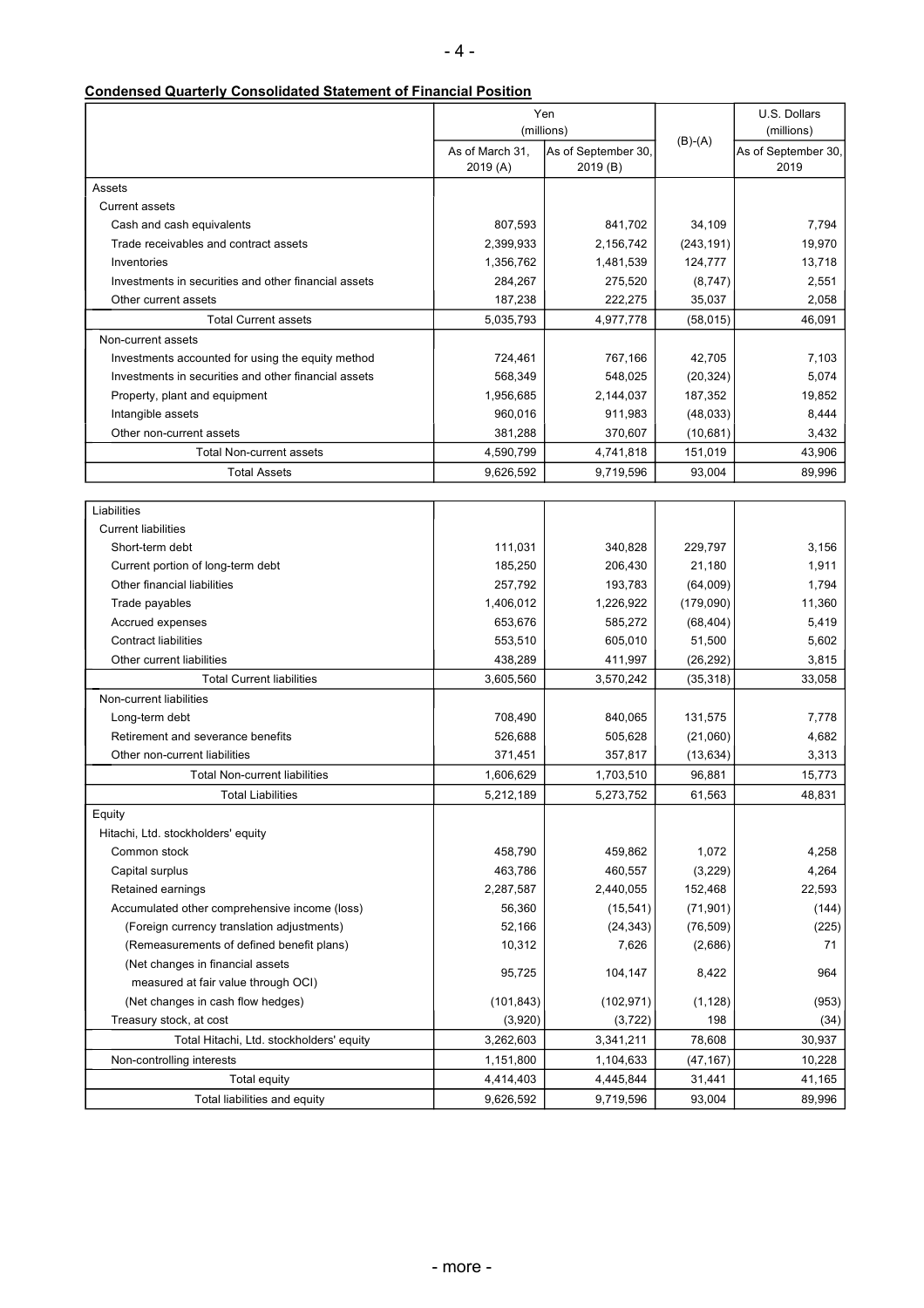|  | <b>Condensed Quarterly Consolidated Statement of Changes in Equity</b> |
|--|------------------------------------------------------------------------|
|--|------------------------------------------------------------------------|

|                                                         |                 |                          |                      |                                                 |                               |                                                   | Yen (millions)                   |                |
|---------------------------------------------------------|-----------------|--------------------------|----------------------|-------------------------------------------------|-------------------------------|---------------------------------------------------|----------------------------------|----------------|
| Six months ended September 30, 2018                     |                 |                          |                      |                                                 |                               |                                                   |                                  |                |
|                                                         | Common<br>stock | Capital<br>surplus       | Retained<br>earnings | Accumulated<br>other<br>comprehensive<br>income | Treasury<br>stock.<br>at cost | Total<br>Hitachi, Ltd.<br>stockholders'<br>equity | Non-<br>controlling<br>interests | Total equity   |
| Balance at beginning of period                          | 458,790         | 575,809                  | 2,105,395            | 142,167                                         | (4, 137)                      | 3,278,024                                         | 1,233,647                        | 4,511,671      |
| Cumulative effects of changes in<br>accounting policies |                 |                          | 3,209                |                                                 |                               | 3,209                                             | (1,406)                          | 1,803          |
| Restated balance                                        | 458,790         | 575,809                  | 2,108,604            | 142,167                                         | (4, 137)                      | 3,281,233                                         | 1,232,241                        | 4,513,474      |
| Changes in equity                                       |                 |                          |                      |                                                 |                               |                                                   |                                  |                |
| Reclassified into retained earnings                     |                 | $\overline{\phantom{a}}$ | 19,166               | (19, 166)                                       |                               |                                                   |                                  |                |
| Net income                                              |                 | ٠                        | 192,995              |                                                 |                               | 192,995                                           | 63,171                           | 256,166        |
| Other comprehensive income                              |                 | ۰                        |                      | 11,473                                          |                               | 11,473                                            | 6,997                            | 18,470         |
| Dividends to Hitachi, Ltd. stockholders                 |                 | ٠                        | (38, 621)            |                                                 | ۰                             | (38, 621)                                         |                                  | (38, 621)      |
| Dividends to non-controlling interests                  |                 |                          |                      |                                                 |                               | ۰                                                 | (22, 919)                        | (22, 919)      |
| Acquisition of treasury stock                           |                 |                          |                      |                                                 | (112)                         | (112)                                             |                                  | (112)          |
| Sales of treasury stock                                 |                 | (236)                    |                      |                                                 | 432                           | 196                                               |                                  | 196            |
| Changes in non-controlling interests                    |                 | 1,540                    |                      | 553                                             |                               | 2,093                                             | (61, 709)                        | (59, 616)      |
| Total changes in equity                                 |                 | 1,304                    | 173,540              | (7, 140)                                        | 320                           | 168,024                                           | (14, 460)                        | 153,564        |
| Balance at end of period                                | 458,790         | 577,113                  | 2,282,144            | 135,027                                         | (3, 817)                      | 3,449,257                                         | 1,217,781                        | 4,667,038      |
|                                                         |                 |                          |                      |                                                 |                               |                                                   |                                  | Yen (millions) |

| Six months ended September 30, 2019                     |                 |                          |                      |                                                        |                               |                                                   |                                  |              |
|---------------------------------------------------------|-----------------|--------------------------|----------------------|--------------------------------------------------------|-------------------------------|---------------------------------------------------|----------------------------------|--------------|
|                                                         | Common<br>stock | Capital<br>surplus       | Retained<br>earnings | Accumulated<br>other<br>comprehensive<br>income (loss) | Treasury<br>stock,<br>at cost | Total<br>Hitachi, Ltd.<br>stockholders'<br>equity | Non-<br>controlling<br>interests | Total equity |
| Balance at beginning of period                          | 458,790         | 463,786                  | 2,287,587            | 56,360                                                 | (3,920)                       | 3,262,603                                         | 1,151,800                        | 4,414,403    |
| Cumulative effects of changes in<br>accounting policies |                 |                          | (2,596)              |                                                        |                               | (2,596)                                           | (1,075)                          | (3,671)      |
| Restated balance                                        | 458,790         | 463,786                  | 2,284,991            | 56,360                                                 | (3,920)                       | 3,260,007                                         | 1,150,725                        | 4,410,732    |
| Changes in equity                                       |                 |                          |                      |                                                        |                               |                                                   |                                  |              |
| Reclassified into retained earnings                     |                 |                          | 14,051               | (14, 051)                                              |                               |                                                   |                                  |              |
| Net income                                              |                 | $\overline{\phantom{a}}$ | 189,293              |                                                        | ٠                             | 189,293                                           | 8,241                            | 197,534      |
| Other comprehensive loss                                |                 |                          |                      | (58,022)                                               |                               | (58,022)                                          | (30, 295)                        | (88, 317)    |
| Dividends to Hitachi, Ltd. stockholders                 |                 | ٠                        | (48, 280)            |                                                        |                               | (48, 280)                                         |                                  | (48, 280)    |
| Dividends to non-controlling interests                  |                 |                          |                      |                                                        |                               | ۰                                                 | (26, 207)                        | (26, 207)    |
| Acquisition of treasury stock                           |                 |                          |                      |                                                        | (75)                          | (75)                                              |                                  | (75)         |
| Sales of treasury stock                                 |                 | (138)                    |                      |                                                        | 273                           | 135                                               |                                  | 135          |
| Issuance of new shares                                  | 1,072           | 1,072                    |                      |                                                        |                               | 2,144                                             |                                  | 2,144        |
| Changes in non-controlling interests                    |                 | (4, 163)                 |                      | 172                                                    |                               | (3,991)                                           | 2,169                            | (1,822)      |
| Total changes in equity                                 | 1,072           | (3,229)                  | 155,064              | (71, 901)                                              | 198                           | 81,204                                            | (46,092)                         | 35,112       |
| Balance at end of period                                | 459,862         | 460,557                  | 2,440,055            | (15, 541)                                              | (3,722)                       | 3,341,211                                         | 1,104,633                        | 4,445,844    |
| U.S. Dollars (millions)                                 |                 |                          |                      |                                                        |                               |                                                   |                                  |              |

|                                                         |                 |                    |                      | Six months ended September 30, 2019                    |                               |                                                   |                                  |              |
|---------------------------------------------------------|-----------------|--------------------|----------------------|--------------------------------------------------------|-------------------------------|---------------------------------------------------|----------------------------------|--------------|
|                                                         | Common<br>stock | Capital<br>surplus | Retained<br>earnings | Accumulated<br>other<br>comprehensive<br>income (loss) | Treasury<br>stock,<br>at cost | Total<br>Hitachi, Ltd.<br>stockholders'<br>equity | Non-<br>controlling<br>interests | Total equity |
| Balance at beginning of period                          | 4,248           | 4,294              | 21,181               | 522                                                    | (36)                          | 30,209                                            | 10,665                           | 40,874       |
| Cumulative effects of changes in<br>accounting policies |                 |                    | (24)                 |                                                        |                               | (24)                                              | (10)                             | (34)         |
| <b>Restated balance</b>                                 | 4,248           | 4,294              | 21,157               | 522                                                    | (36)                          | 30,185                                            | 10,655                           | 40,840       |
| Changes in equity                                       |                 |                    |                      |                                                        |                               |                                                   |                                  |              |
| Reclassified into retained earnings                     |                 |                    | 130                  | (130)                                                  |                               |                                                   |                                  |              |
| Net income                                              |                 | ۰                  | 1,753                |                                                        |                               | 1,753                                             | 76                               | 1,829        |
| Other comprehensive loss                                |                 |                    |                      | (537)                                                  |                               | (537)                                             | (281)                            | (818)        |
| Dividends to Hitachi, Ltd. stockholders                 |                 |                    | (447)                |                                                        |                               | (447)                                             |                                  | (447)        |
| Dividends to non-controlling interests                  |                 | -                  | -                    |                                                        |                               |                                                   | (243)                            | (243)        |
| Acquisition of treasury stock                           |                 |                    | ٠                    |                                                        | (1)                           | (1)                                               |                                  | (1)          |
| Sales of treasury stock                                 |                 | (1)                |                      |                                                        | 3                             |                                                   |                                  |              |
| Issuance of new shares                                  | 10              | 10                 |                      |                                                        |                               | 20                                                |                                  | 20           |
| Changes in non-controlling interests                    |                 | (39)               | ۰                    | 2                                                      |                               | (37)                                              | 20                               | (17)         |
| Total changes in equity                                 | 10              | (30)               | 1,436                | (666)                                                  | $\overline{2}$                | 752                                               | (427)                            | 325          |
| Balance at end of period                                | 4,258           | 4,264              | 22,593               | (144)                                                  | (34)                          | 30,937                                            | 10,228                           | 41,165       |

- more -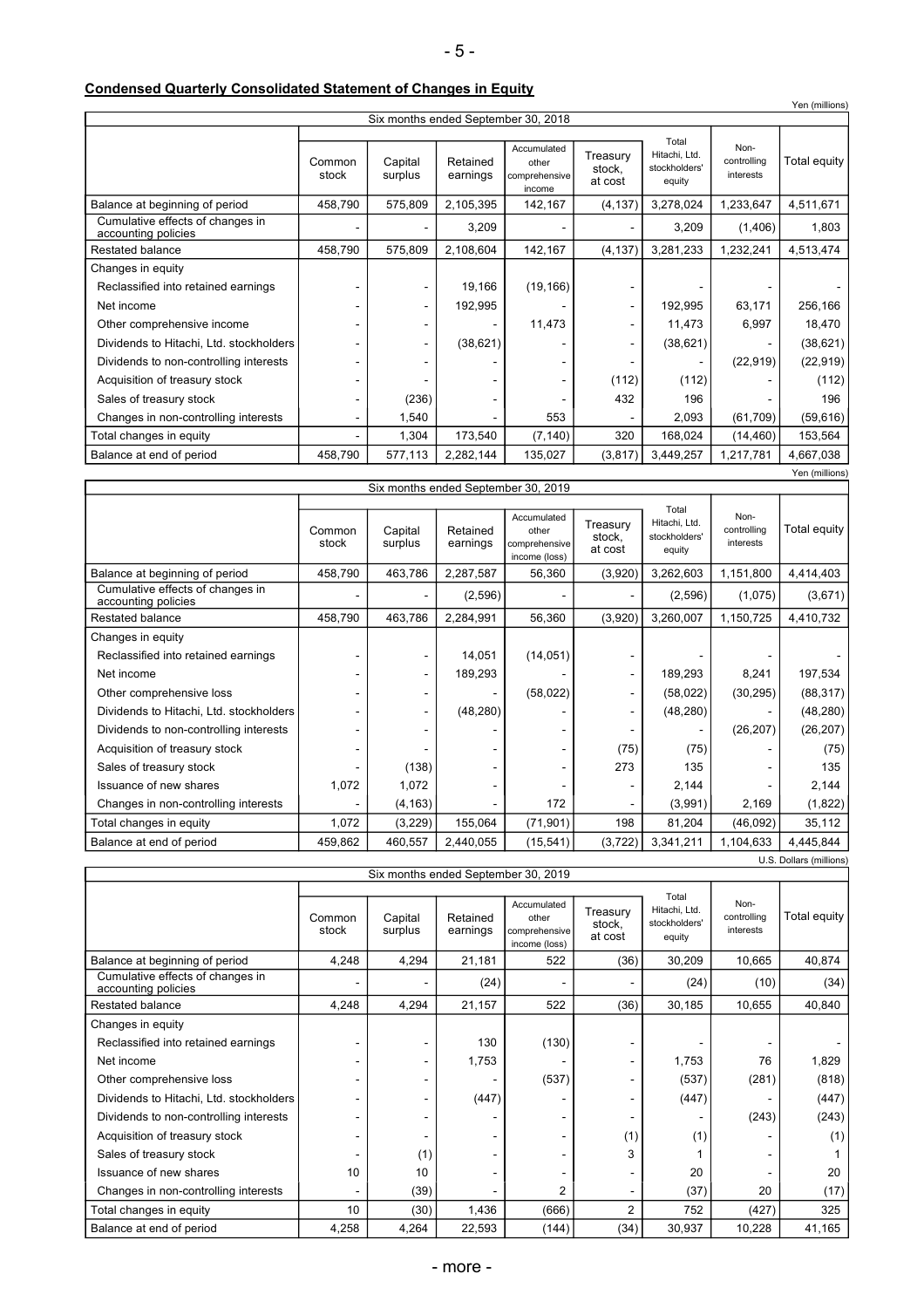## **Condensed Quarterly Consolidated Statement of Cash Flows**

|                                                                                         | Six months ended September 30 |                    |                            |
|-----------------------------------------------------------------------------------------|-------------------------------|--------------------|----------------------------|
|                                                                                         | Yen<br>(millions)             |                    | U.S. Dollars<br>(millions) |
|                                                                                         | 2018                          | 2019               | 2019                       |
| Cash flows from operating activities                                                    |                               |                    |                            |
| Net income                                                                              | 256,166                       | 197,534            | 1,829                      |
| Adjustments to reconcile net income to net cash provided by operating activities        |                               |                    |                            |
| Depreciation and amortization                                                           | 179,384                       | 207,830            | 1,924                      |
| Impairment losses                                                                       | 26,293                        | 69,669             | 645                        |
| Income taxes                                                                            | 90,145                        | 90,645             | 839                        |
| Share of (profits) losses of investments accounted for using the equity method          | (3, 166)                      | (27, 506)          | (255)                      |
| Financial income and expenses                                                           | (3,742)                       | (1, 415)           | (13)                       |
| Net (gain) loss on business reorganization and others                                   | (37, 236)                     | (28,086)           | (260)                      |
| (Gain) loss on sale of property, plant and equipment                                    | 2,175                         | 1,030              | 10                         |
| Change in trade receivables and contract assets                                         | 293,004                       | 251,569            | 2,329                      |
| Change in inventories                                                                   | (222, 468)                    | (185, 832)         | (1,721)                    |
| Change in other assets                                                                  | (25, 759)                     | 2,290              | 21                         |
| Change in trade payables                                                                | (120, 687)                    | (140, 314)         | (1,299)                    |
| Change in retirement and severance benefits                                             | (16, 516)                     | (20, 167)          | (187)                      |
| Change in other liabilities                                                             | (114, 622)                    | (118,901)          | (1, 101)                   |
| Other                                                                                   | (3,081)                       | 5,137              | 48                         |
| Subtotal                                                                                | 299,890                       | 303,483            | 2,810                      |
| Interest received                                                                       | 8,326                         | 13,120             | 121                        |
| Dividends received                                                                      | 8,576                         | 7,148              | 66                         |
| Interest paid                                                                           | (11, 393)                     | (12, 267)          | (114)                      |
| Income taxes paid                                                                       | (93, 405)                     | (105, 796)         | (980)                      |
| Net cash provided by (used in) operating activities                                     | 211,994                       | 205,688            | 1,905                      |
| Cash flows from investing activities                                                    |                               |                    |                            |
| Purchase of property, plant and equipment                                               | (197, 873)                    | (167, 342)         | (1,549)                    |
| Purchase of intangible assets                                                           | (41, 754)                     | (41,796)           | (387)                      |
| Proceeds from sale of property, plant and equipment, and intangible assets              | 15,247                        | 10,180             | 94                         |
| Purchase of investments in securities and other financial assets (including investments |                               |                    |                            |
| in subsidiaries and investments accounted for using the equity method)                  | (25,026)                      | (48, 038)          | (445)                      |
| Proceeds from sale of investments in securities and other financial assets (including   |                               |                    |                            |
| investments in subsidiaries and investments accounted for using the equity method)      | 110,878                       | 46,001             | 426                        |
| Other                                                                                   | (3,943)                       | (6,084)            | (56)                       |
| Net cash provided by (used in) investing activities                                     | (142, 471)                    | (207, 079)         | (1, 917)                   |
| Free cash flows                                                                         | 69,523                        | (1, 391)           | (13)                       |
| Cash flows from financing activities                                                    |                               |                    |                            |
|                                                                                         |                               |                    |                            |
| Change in short-term debt, net<br>Proceeds from long-term debt                          | 139,294                       | 242,723            | 2,247                      |
| Payments on long-term debt                                                              | 35,975                        | 44,889             | 416                        |
|                                                                                         | (56, 876)                     | (145,990)<br>2,603 | (1, 352)<br>24             |
| Proceeds from payments from non-controlling interests                                   | 4,892                         |                    |                            |
| Dividends paid to Hitachi, Ltd. stockholders                                            | (38, 591)                     | (48, 163)          | (446)                      |
| Dividends paid to non-controlling interests                                             | (23, 396)                     | (24, 772)          | (229)                      |
| Acquisition of common stock for treasury                                                | (112)<br>196                  | (75)<br>135        | (1)<br>1                   |
| Proceeds from sales of treasury stock                                                   | (1, 397)                      |                    |                            |
| Purchase of shares of consolidated subsidiaries from non-controlling interests          |                               | (1,205)            | (11)                       |
| Other                                                                                   | (14)                          | (8)                | (0)                        |
| Net cash provided by (used in) financing activities                                     | 59,971                        | 70,137             | 649                        |
| Effect of exchange rate changes on cash and cash equivalents                            | (1,860)                       | (34, 637)          | (321)                      |
| Change in cash and cash equivalents                                                     | 127,634                       | 34,109             | 316                        |
| Cash and cash equivalents at beginning of period                                        | 697,964                       | 807,593            | 7,478                      |
| Cash and cash equivalents at end of period                                              | 825,598                       | 841,702            | 7,794                      |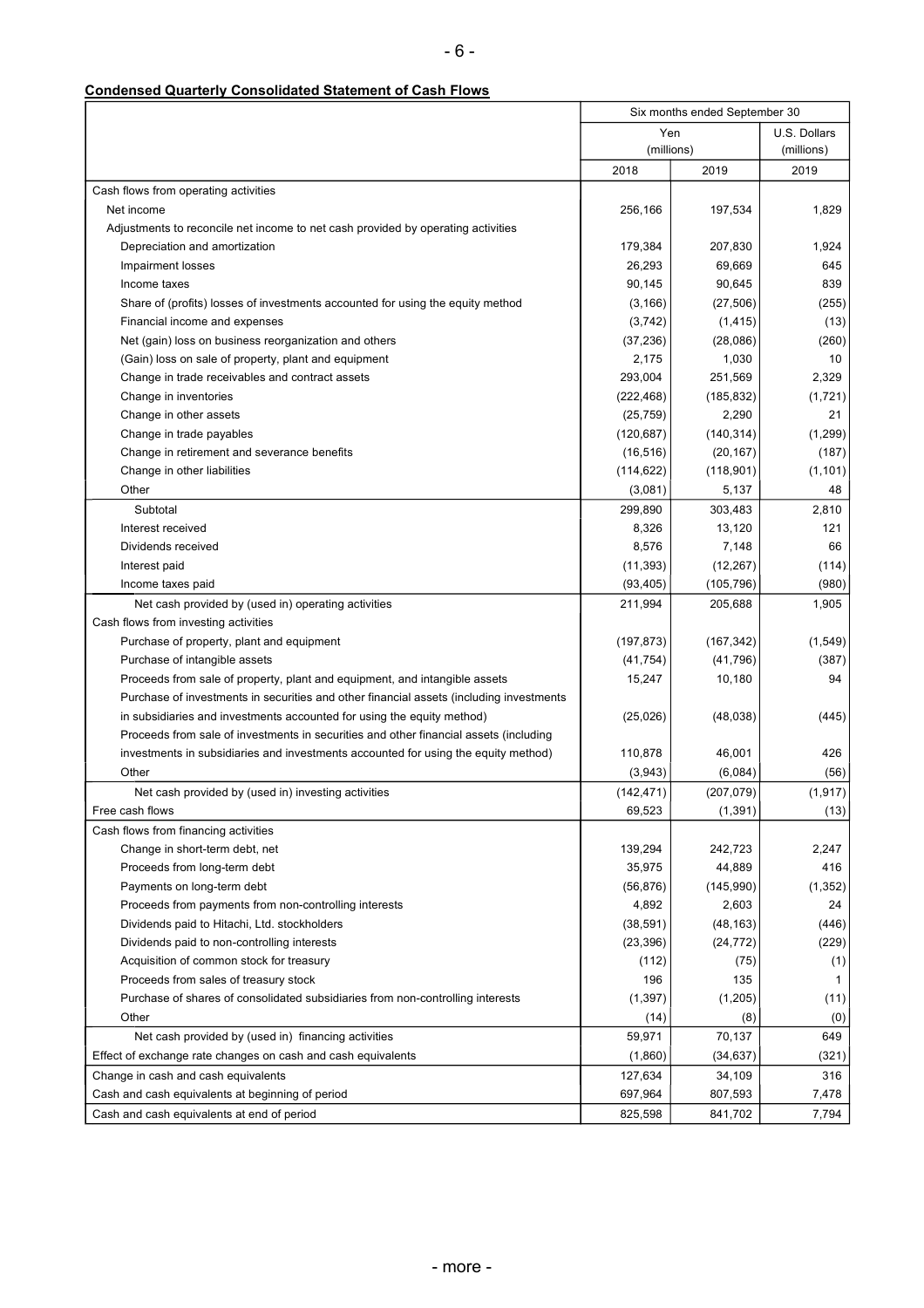## **Segment Information**

| (1) Business Segments           |                             |                               |                          |                |
|---------------------------------|-----------------------------|-------------------------------|--------------------------|----------------|
|                                 | Yen                         | Six months ended September 30 |                          | U.S. Dollars   |
|                                 | (millions)                  |                               | (B)/(A)<br>(% )          | (millions)     |
|                                 | 2018 (A)<br>976,192         | 2019 (B)<br>995,246           |                          | 2019           |
| IT                              | 20%                         | 22%                           | 102                      | 9,215          |
| Energy                          | 177,131<br>4%               | 161,623<br>3%                 | 91                       | 1,497          |
| Industry                        | 359,944<br>7%               | 366,711<br>8%                 | 102                      | 3,395          |
| Mobility                        | 581.043<br>12%              | 529,954<br>12%                | 91                       | 4,907          |
| Smart Life                      | 806,844<br>16%              | 708,963<br>15%                | 88                       | 6,564          |
| Hitachi High-Technologies       | 363,088<br>7%               | 346,374<br>8%                 | 95                       | 3,207          |
| Hitachi Construction Machinery  | 490,413<br>10%              | 480,559<br>10%                | 98                       | 4,450          |
| <b>Hitachi Metals</b>           | 518,958<br>11%              | 456,888<br>10%                | 88                       | 4,230          |
| Hitachi Chemical                | 343,518<br>7%               | 316,628<br>7%                 | 92                       | 2,932          |
| Others                          | 292,643<br>6%               | 236,301<br>5%                 | 81                       | 2,188          |
| Subtotal                        | 4,909,774<br>100%           | 4,599,247<br>100%             | 94                       | 42,586         |
| Corporate items & Eliminations  | (417, 940)                  | (377, 920)                    | $\overline{\phantom{0}}$ | (3,499)        |
| <b>Revenues Total</b>           | 4,491,834                   | 4,221,327                     | 94                       | 39,086         |
| IT                              | 98,251<br>29%               | 109,117<br>36%                | 111                      | 1,010          |
| Energy                          | 5,337<br>2%                 | 235<br>0%                     | $\overline{4}$           | $\overline{c}$ |
| Industry                        | 13,617                      | 13,849                        | 102                      | 128            |
| Mobility                        | 4%<br>38,535<br>11%         | 5%<br>38,622<br>13%           | 100                      | 358            |
| Smart Life                      | 18,486<br>5%                | 28,822<br>9%                  | 156                      | 267            |
| Hitachi High-Technologies       | 35,759                      | 30,895                        | 86                       | 286            |
| Hitachi Construction Machinery  | 11%<br>52,822<br>16%        | 10%<br>44,429<br>15%          | 84                       | 411            |
| <b>Hitachi Metals</b>           | 33,079<br>10%               | 5,932<br>2%                   | 18                       | 55             |
| Hitachi Chemical                | 24,820<br>7%                | 16,890<br>6%                  | 68                       | 156            |
| <b>Others</b>                   | 17,868                      | 11,869<br>4%                  | 66                       | 110            |
| Subtotal                        | 5%<br>338,574<br>100%       | 300,660<br>100%               | 89                       | 2,784          |
| Corporate items & Eliminations  | 6,016                       | (3, 457)                      | -                        | (32)           |
| Adjusted operating income Total | 344,590                     | 297,203                       | 86                       | 2,752          |
| $\mathsf{I}\mathsf{T}$          | 88,312<br>29%               | 105,841<br>40%                | 120                      | 980            |
| Energy                          | (4, 750)<br>$(2\%)$         | 1,071<br>0%                   |                          | 10             |
| Industry                        | 15,206<br>5%                | 20,648<br>8%                  | 136                      | 191            |
| Mobility                        | 35,166                      | 63,928<br>24%                 | 182                      | 592            |
| Smart Life                      | 12%<br>1,135<br>0%          | 27,946<br>10%                 |                          | 259            |
| Hitachi High-Technologies       | 33,970<br>11%               | 30,779<br>12%                 | 91                       | 285            |
| Hitachi Construction Machinery  | 49,372                      | 42,855                        | 87                       | 397            |
| <b>Hitachi Metals</b>           | 17%<br>38,104<br><u>13%</u> | 16%<br>(56, 329)<br>(21%)     | -                        | (522)          |
| Hitachi Chemical                | 23,572<br>8%                | 15,512<br>6%                  | 66                       | 144            |
| Others                          | 19,470<br>7%                | 14,253<br>5%                  | 73                       | 132            |
| Subtotal                        | 299,557<br>100%             | 266,504<br>100%               | 89                       | 2,468          |
| Corporate items & Eliminations  | 52,777                      | 24,013                        | -                        | 222            |
| <b>EBIT Total</b>               | 352,334                     | 290,517                       | 82                       | 2,690          |

Notes: 1. Revenues by business segment include intersegment transactions.

2. Effective from April 1, 2019, the company reclassify its reportable segments. Accordingly, figures for the six months ended September 30, 2018 have been restated on the basis of the reclassification.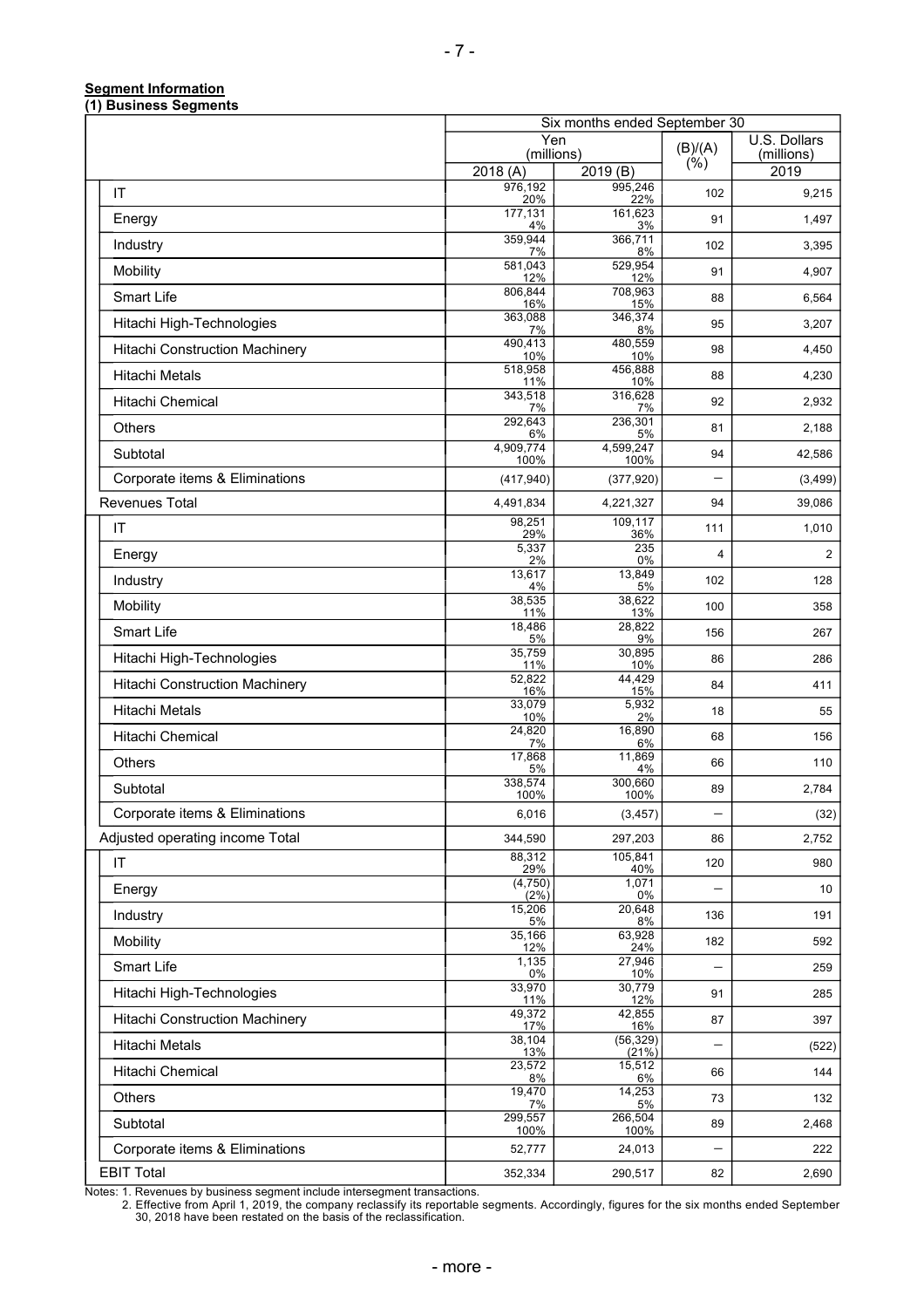|                            | Six months ended September 30 |           |         |                            |
|----------------------------|-------------------------------|-----------|---------|----------------------------|
|                            | Yen<br>(millions)             |           | (B)/(A) | U.S. Dollars<br>(millions) |
|                            | 2018(A)                       | 2019(B)   | $(\%)$  | 2019                       |
| Japan                      | 2,121,868                     | 2,125,942 | 100     | 19,685                     |
|                            | 47%                           | 50%       |         |                            |
| Asia                       | 1,031,592                     | 876,489   | 85      | 8,116                      |
|                            | 23%                           | 21%       |         |                            |
| North America              | 595,511                       | 563,072   | 95      | 5,214                      |
|                            | 13%                           | 13%       |         |                            |
| Europe                     | 494,249                       | 440,877   | 89      | 4,082                      |
|                            | 11%                           | 11%       |         |                            |
| <b>Other Areas</b>         | 248,614                       | 214,947   | 86      | 1,990                      |
|                            | 6%                            | 5%        |         |                            |
| Overseas Revenues Subtotal | 2,369,966                     | 2,095,385 | 88      | 19,402                     |
|                            | 53%                           | 50%       |         |                            |
| <b>Total Revenues</b>      | 4,491,834                     | 4,221,327 | 94      | 39,086                     |
|                            | 100%                          | 100%      |         |                            |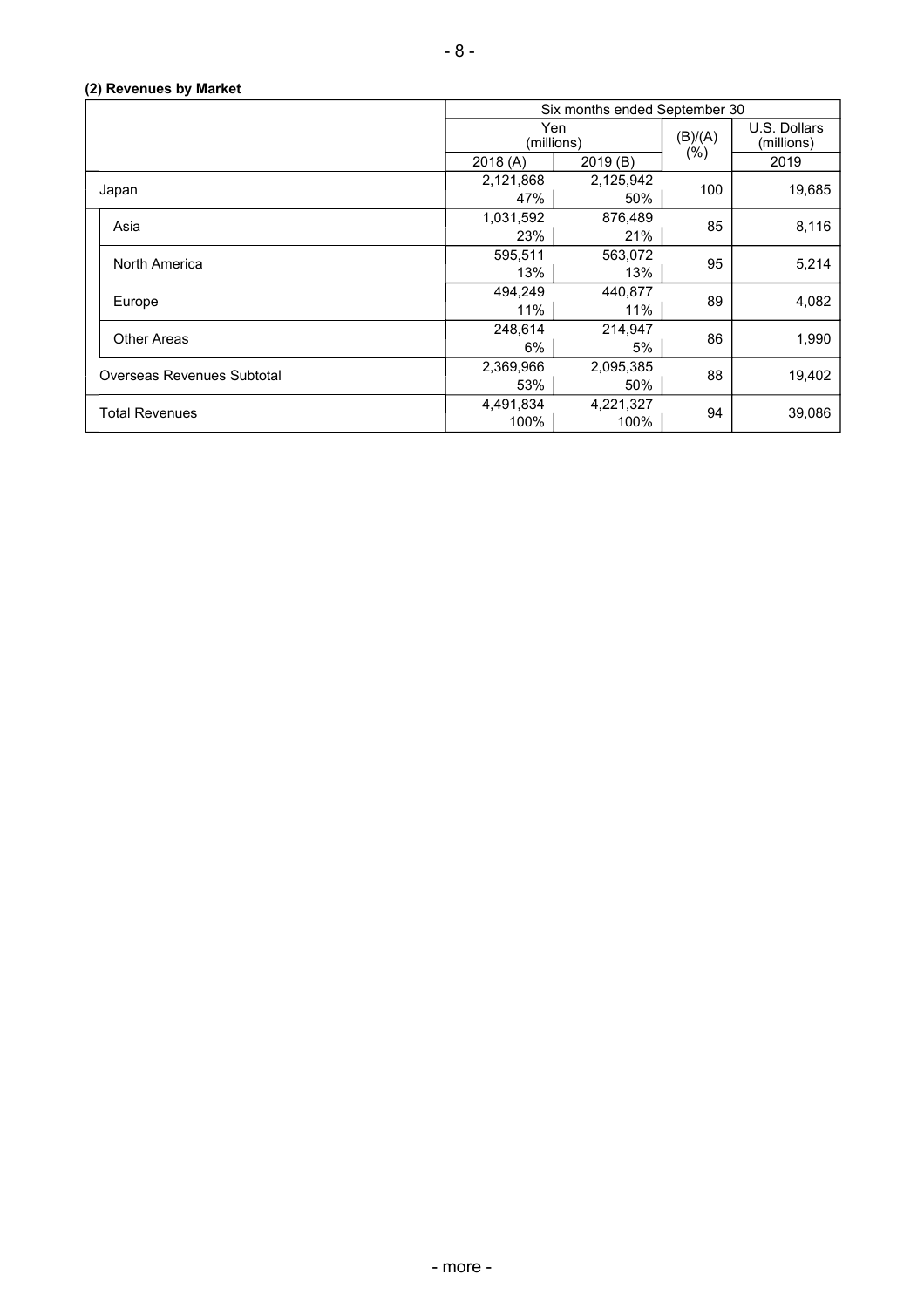#### **Notes**

## **(1) Notes Regarding Going Concern**

Not applicable.

#### **(2) Changes in Accounting Policies**

Adoption of IFRS 16 "Leases"

From the beginning of the fiscal year ending March 31, 2020, the Company has adopted IFRS 16 "Leases" (IFRS 16).

As a transitional measure upon the adoption of IFRS 16, the Company applies this standard and a method of recognizing the cumulative effect of the initial application as an adjustment to the beginning balance of retained earnings at the date of initial application. The impact of adopting IFRS 16 on the condensed quarterly consolidated statement of financial position at the beginning of the current consolidated fiscal year includes an increase in assets of 218,161 million yen associated with the recognition of right-of-use assets, an increase in liabilities of 221,832 million yen associated with the recognition of lease liabilities, and a decrease in equity of 3,671 million yen associated with the recognition of an adjustment to the beginning balance of retained earnings at the date of initial application. The impact on the condensed quarterly consolidated statement of profit or loss is not material. In addition, with respect to the condensed quarterly consolidated statement of cash flows, while lease payments for operating leases were previously included in cash flows from operating activities, adjustments for depreciation expense for right-of-use assets are included in cash flows from operating activities and payments of lease liabilities are included in cash flows from financing activities as a result of adopting IFRS 16; therefore, compared with the previous accounting standard, cash flows from operating activities increase while cash flows from financing activities decrease.

#### **(3) Subsequent Events**

The Company, Honda Motor Co., Ltd. (Honda), Hitachi Automotive Systems, Ltd. (HiAMS), a consolidated subsidiary of the Company in the Smart Life segment, Keihin Corporation (Keihin), Showa Corporation (Showa), Nissin Kogyo Co., Ltd. (Nissin), equity-method associates of Honda, today announced that these six companies have also entered into a basic contract regarding management integration of HiAMS, Keihin, Showa, and Nissin to strengthen development and distribution of global and competitive solutions in the CASE area.

Please refer to the News Release "Notice regarding the Management Integration of Hitachi Automotive Systems, Ltd., Keihin Corporation, Showa Corporation, and Nissin Kogyo Co., Ltd." announced today for detailed information.